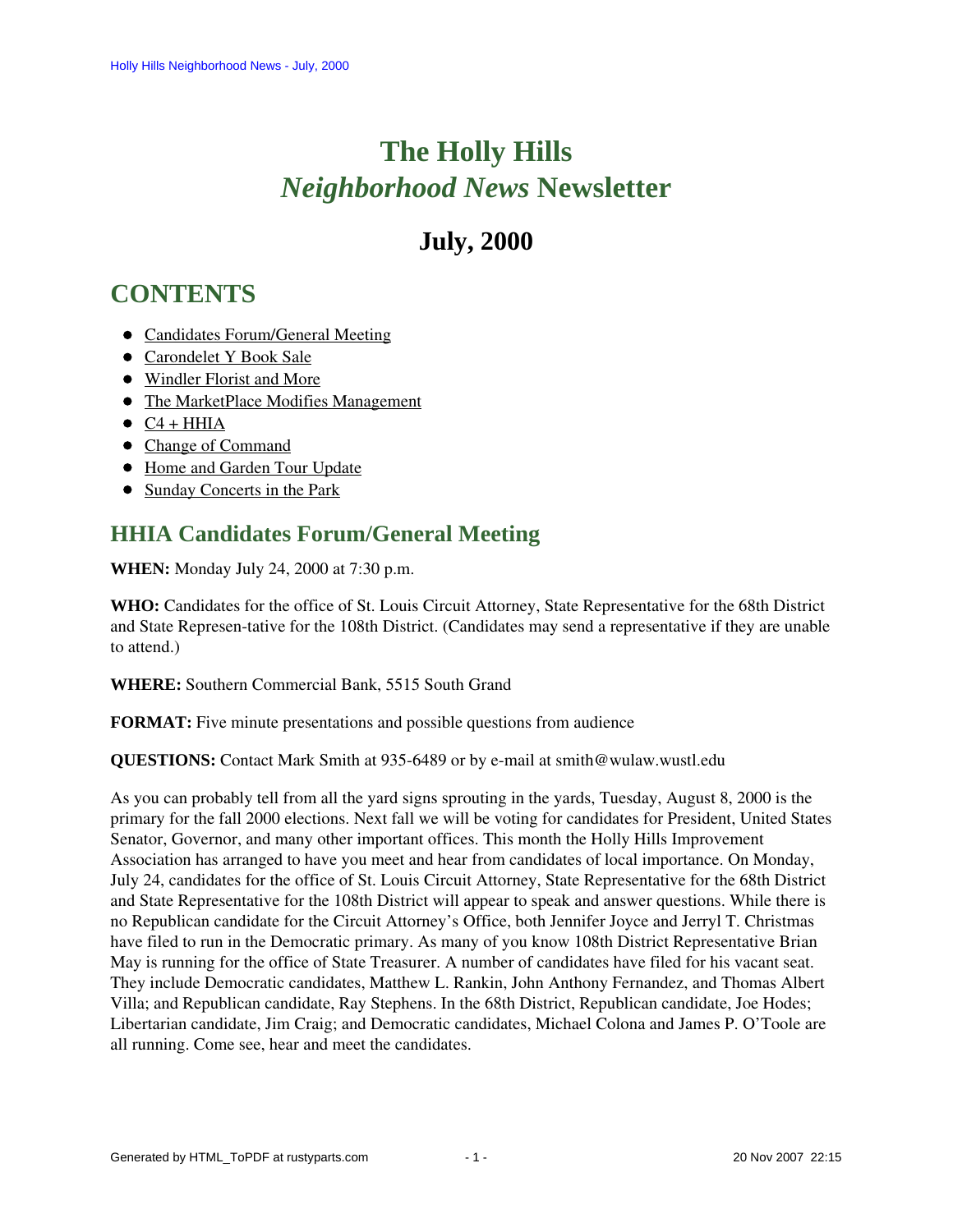#### **HHIA General Meeting Monday, July 24, 7:30 pm Southern Commercial Bank, 5515 S. Grand**

#### <span id="page-1-0"></span>[\[Return to Contents\]](#page-0-1)

### **Carondelet YMCA Book Sale**

The Carondelet Y Service Club is holding its twenty-second annual Book Fair August 18-23, 2000, at the Carondelet YMCA, 600 Loughborough. Our Book Fair is the second-largest in the St. Louis area [behind the Nursery Foundation's big one in the Galleria parking garage]. Last year's Fair featured nearly 250,000 volumes on all three floors of the Y facility and raised just shy of \$40,000. Proceeds benefit YMCA youth programs in this historic South Side neighborhood, the Beginning Babies with Books and Y-Read programs all over the metropolitan area, and YMCA work in developing nations worldwide. To volunteer your help or donate call 314-353-0439 and leave your name and number.

Friday August 18 will be First Look Night. This night only we will be charging \$5 for admission, since all the book dealers and collectors from miles around will be anxious to get in and get the best stuff. Numbered tickets go on sale at 9 am for the 5 pm opening. (Admission is free every other day of the Fair.) Wednesday August 23 will be \$4 per box or bag. This is your big chance to stock up on books for the winter, fall, spring, or even next summer, without spending a lot of money.

If you have any questions or comments, or would like directions or more information, you can call the Carondelet YMCA at 314-353-4960 or the book pick-up hotline at 314-353-0439, or you can e-mail jredmond@ymcastlouis.org.

[\[Return to Contents\]](#page-0-1)

## <span id="page-1-1"></span>**Windler Florist and More**

Marvin Schmiddy recently purchased the entire building at the corner of Bates and Grand. Marvin operates Windler's Florist in that same building. He is in the process of rehabbing the apartments on the second floor.

<span id="page-1-2"></span>[\[Return to Contents\]](#page-0-1)

## **The MarketPlace Modifies Management**

Joe Koppeis, owner of the Market Place of Holly Hills (6155 So. Grand), recently named a new manager for our neighborhood grocery store. Please join HHIA in welcoming Kevin Brown to the position. Kevin is quickly implementing improvements large and small to the Market Place, and looks forward to ensuring that the store remains a permanent member of the neighborhood. His wife Kathy is responsible for the Customer Service area. Kevin, Kathy and Joe are interested in hearing your suggestions, kudos and criticisms, so they can best serve our needs. Contact them any time at 351-8000.

#### <span id="page-1-3"></span>[\[Return to Contents\]](#page-0-1)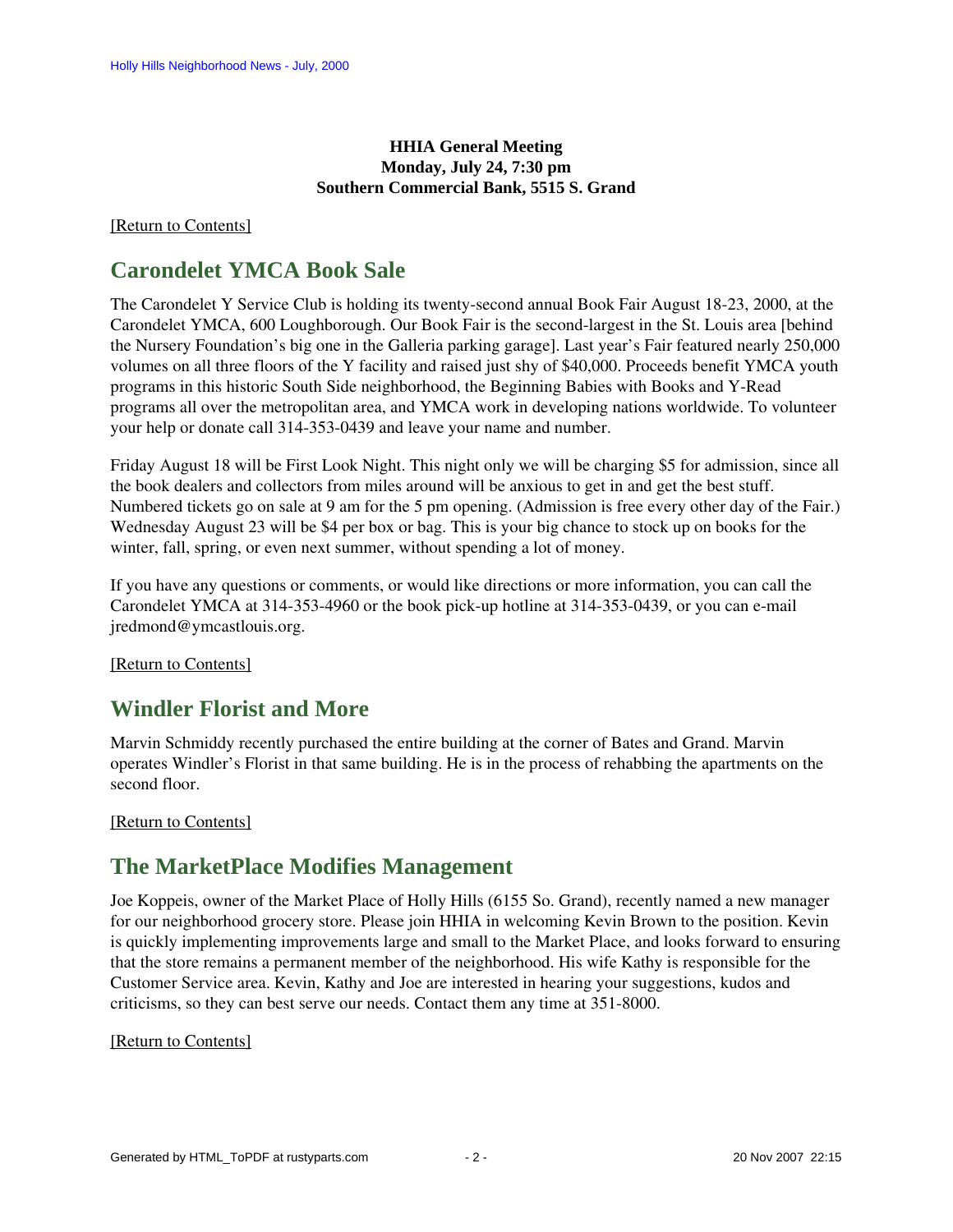## **C4+HHIA**

HHIA has joined with C4 (Congregations Committed to Community Concerns) in working with properties in the neighborhood. Carol Sestric, as a representative of C4, is working on a project to improve the apartments on Bates near Grand. C4 is concerned with the problem properties on our neighborhood "gateway" streets. Those gateway streets are: Bates, between Grand and Dewey and Morgan Ford, between Rosa and Federer. Those working with this project hope to invite the landlords to a meeting some time in August to find positive ways to make our streets shine again. During the next few months the committee wants to begin to strategize with tenants and landlords on ways we can all work together in continuing the safe, friendly environment for all who live here.

<span id="page-2-0"></span>[\[Return to Contents\]](#page-0-1)

## **Change of Command**

Captain Tim Reagan has moved to the Intelligence Unit. We'll miss his help and support. He will be replaced by Captain Eugene E. Reece. Sr. HHIA extends a warm welcome the new command. Following is a bio on Captain Reece.

Captain Reece has over thirty-one years of law enforcement experience. He has worked, supervised and commanded a number of Patrol Units and assignmetns to Homicide Division, Personnel Section, Planning and Development, Commander of the Public Affairs/Public Information Division, the Third/Second/Sixth District Commander of the Vice/Narcotics Division and Deputy Commander of the Bureau of Auxiliary Services. Presently, Captain Reece is utilizing his talents as Commander of the First District, in the South Patrol Division.

Captain Reece is a product of the St. Louis Public School System. His educational background includes advanced studies as a graduate of the Southern Police Institute, University of Louisville. Captain Reece has been and is involved in numerous projects and groups including: the St. Peters Boys to Men Program, the Foster Care Coalition of Greater St. Louis, Big Brother/Big Sister's Minority Recruitment Committee, The Boy Scouts of America Explorer Program and Advisory Board, the Christopher Harris Statue Committee, the University City Sports Association and a speaker for the U.S. Department of Education, among others.

Captain Reece is also involved in a number of law enforcement professional organizations in St. Louis and nationally, and has been president of the St. Louis Ethical Police Society, and a National Board member of the National Black Police Association. He is currently on the diversity training committee for the Missouri Police Chiefs Association. Among his many hobbies, Captain Reece is a registered Sports Official. Captain Reece is author of "The Parent's Yellow Pages," a resource guide for parents. Captain Reece has been married to his wife Janet for 33 years and they have two married sons -- Eugene II resides in Orlando, Florida and Andre lives in south St. Louis -- and three grandchildren. He is a life-long member of St. Peter's African American Methodist Episcopal Church where he is the Pro-Tem of the Board of Steward.

#### <span id="page-2-1"></span>[\[Return to Contents\]](#page-0-1)